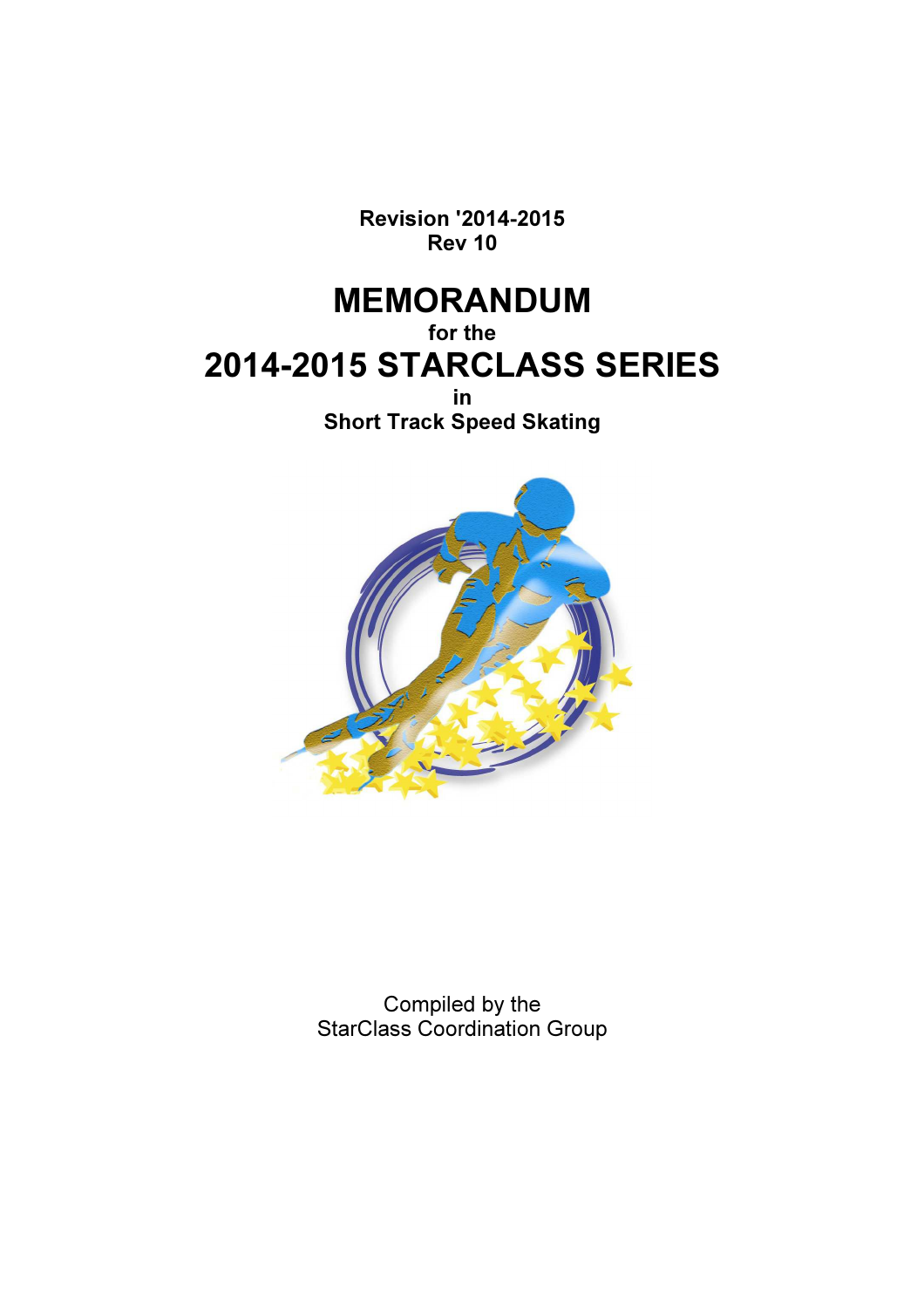# **GENERAL**

# STARCLASS COMPETITIONS

# **ALL FINALS SYSTEM**

# **QUALIFYING TABLES**

# **ORGANISATION**

| $Common!$ $^{(1)}$ |  |
|--------------------|--|
|                    |  |
| Rule 202           |  |
|                    |  |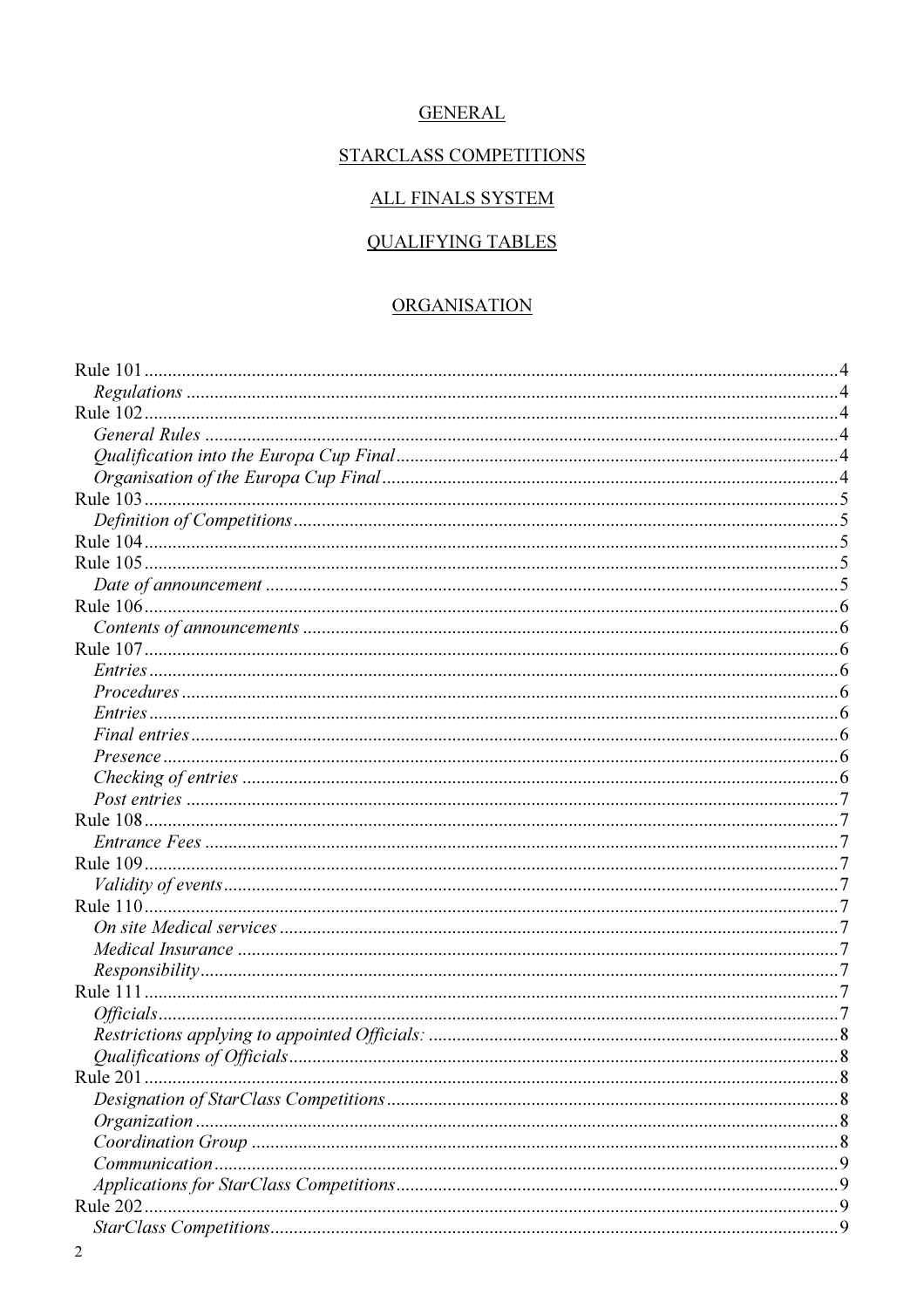| $Expenses10$ |  |
|--------------|--|
|              |  |
|              |  |
|              |  |
|              |  |
|              |  |
|              |  |
|              |  |
|              |  |
|              |  |
|              |  |
|              |  |
|              |  |
|              |  |
|              |  |
|              |  |
|              |  |
|              |  |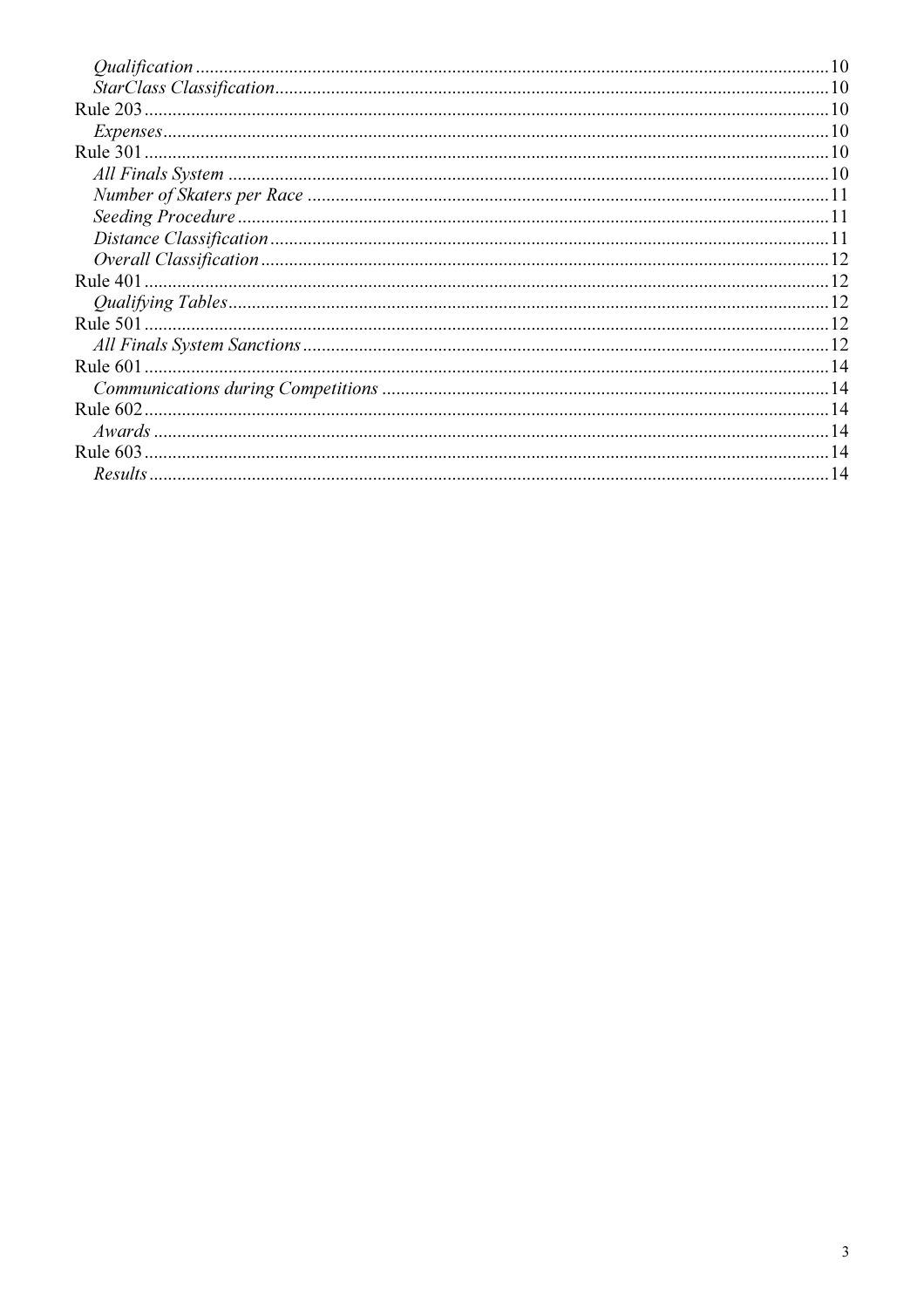# GENERAL

#### Rule 101

# Regulations

All Competitions must be conducted strictly in accordance with the ISU Regulations in effect at the time such events are held.

# Rule 102

# General Rules

- a) The Star Class and Danubia series are open to any ISU member.
- b) The categories are Junior D, Junior C, Junior B, Junior A, both Male and Female. In addition there are the categories Ladies and Men.
- c) For the categories Junior A, B, C and D the age limits are specified in Rule 108, paragraph 1 c.
- d) The categories Ladies and Men include only the skaters who have reached the age of 19 before July 1st preceding the competition.
- e) Entries can only be accepted if a skater is entered into the correct age category that their birth date qualifies them for.
- f) When a skater enters the Star Class and Danubia series they have to, as part of their entry data, announce which ISU member they are representing, this is to be in accordance with ISU eligibility Rules. Skaters can only qualify for the Europa Cup Final by participating in the qualifying events in the region to which the ISU Member they represent belongs.

# Qualification into the Europa Cup Final

g) The final ranking will only consist of skaters from one of the two regions (East or West):

| 22 members                                                                                                                                               | Danubia Series (Eastern Region)                                                                                         | Star Class (Western Region)<br>14 members                                            |                                                                               |  |
|----------------------------------------------------------------------------------------------------------------------------------------------------------|-------------------------------------------------------------------------------------------------------------------------|--------------------------------------------------------------------------------------|-------------------------------------------------------------------------------|--|
| Armenia<br>Austria<br>Azerbaijan<br>Bosnia Herzegovina<br><b>Bulgaria</b><br>Croatia<br>Czech Republic<br>Estonia<br>Georgia<br>Hungary<br><b>Israel</b> | Latvia<br>Lithuania<br>Montenegro<br>Poland<br>Romania<br>Russia<br>Serbia<br>Slovakia<br>Slovenia<br>Turkey<br>Ukraine | Belgium<br>Denmark<br>Finland<br>France<br>Germany<br><b>Great Britain</b><br>Greece | Italy<br>Luxemburg<br>Netherlands<br>Norway<br>Spain<br>Sweden<br>Switzerland |  |

- h) At the end of each series of competitions a Qualification Ranking List will be drawn up. Only skaters that have participated in a minimum of 50% of their region's qualifying events (Danubia Open Series or Star Class series) will be in the Qualification Ranking List. If this minimum number of competitions is an odd number, then the minimum number will be rounded off to the nearest higher number.
- i) From the Qualification Ranking List of the Danubia and Star Class Series the top 8 ranked skaters in each category (Junior A, B, C, and D Male and Female, Ladies and Men) will qualify for participation in the Europa Cup Final. Only the named skater can qualify for the final, through the relevant series in their home region, as listed in point (a). If he/she is not able to participate in the final then the next skater in the Qualification Ranking List will qualify. However, there is a restriction to a maximum of 3 skaters per category per ISU member.
- j) Only for the category Ladies and the category Men : in these categories skaters who have participated in a World Cup Competition and/or an ISU Championships, during the respective season, are excluded from the Qualifying Ranking List.
- k) Each ISU member has the right to enter one male and one female relay team of 4 or 5 skaters from the competitors for the categories Junior A, B, C only. Team members must have qualified and participate in the individual competition.

# Organisation of the Europa Cup Final

l) There should be an interval of at least 21 days between the last qualifying Star Class/Danubia series competitions and the Europa Cup Final.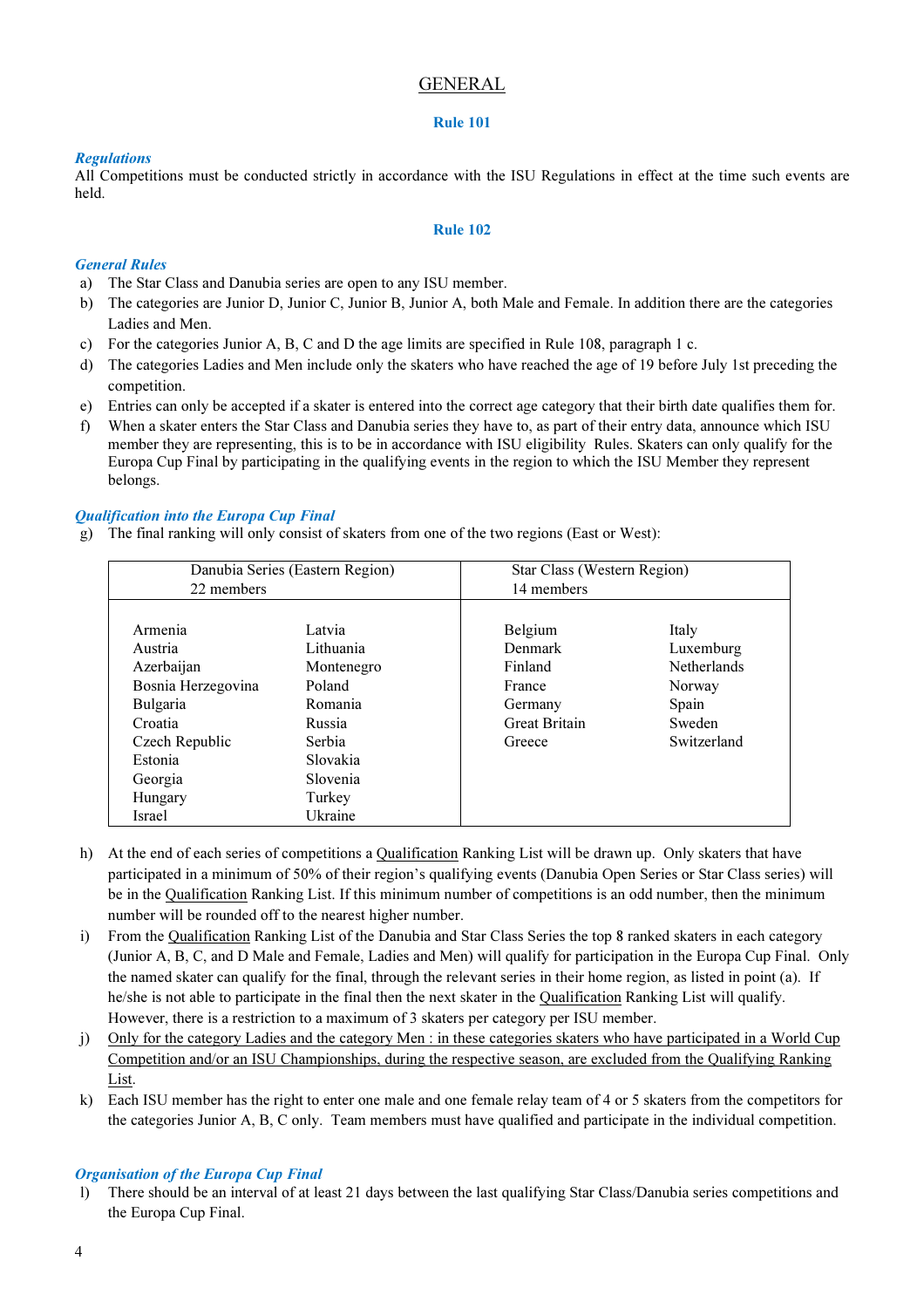- m) Each regional Coordination Group will send the List of Qualified Athletes to the organising committee of the Europe Cup Final and publish the complete final Ranking on their respective websites within 3 days after the last competition of the Series.
- n) The organising committee for the finals will then invite through the National governing body (ISU Member) the qualified skaters, within 7 days of the final qualifying event or 14 days before the start of the Europa Cup Final.
- o) Skaters that are not able to take up their qualifying place should notify the organising committee of the finals within 10 days of Europa Cup Final. This will enable time for the organising committee to invite a replacement skater from the ranking list.
- p) In case the ISU Development Program will not financially support the Ladies/Men Categories the participants in these categories will have to pay their own costs.
- q) The organising member of the Europa Cup Final will including among the invited officials;
	- a. The referee (from the guest region to the host organising member),
		- b. A First Assistant Referee (from the Host Region),
		- c. Three assistant referees (two host region one from the guest region)
		- d. Two starters (one from each region)
		- e. Competitor stewards (one from each region)
		- f. Members of the region co-ordination groups
- r) The above people will be reimbursed for a minimum of travel and accommodation during the event. Actual costs of travel will only be reimbursed if reasonable and on the production of a bona fide receipt. Where possible officials should travel together by car.
- s) Officials should be invited by the organizing committee at least 30 days prior to the event and should confirm their participation in writing within 7 days at the most indicating how they would prefer travelling and estimating costs as well as any other lodging requirements they may have. Travel expenses are to be agreed with the organizers in advance.
- t) The Coordinating Groups of both Series will send proposals for the above listed Official to be invited, in due time. If there are valid reasons the Organizers can reject the proposal from the respective Coordinating Group but cannot invite other Officials. In that case the Coordination Group will make a new proposal immediately.

# Rule 103

# Definition of Competitions

- 1. StarClass Competitions
- a) StarClass Competitions for Junior C and D;
- b) StarClass Competitions for Junior A, Junior B, Ladies and Men;

# Rule 104

# Age limits

For StarClass Competitions the following age categories are used:

| Category             | Age before July the 1st preceding the Competition:                                              |
|----------------------|-------------------------------------------------------------------------------------------------|
| StarClass A          | 17 and 18                                                                                       |
| StarClass B          | 15 and 16                                                                                       |
| StarClass C          | 13 and 14                                                                                       |
| StarClass D          | 10, 11 and $12$ ;                                                                               |
| StarClass Ladies/Men | above 19                                                                                        |
|                      | In the case of a very low number of entries in a Category then this category may be combined wi |

In the case of a very low number of entries in a Category then this category may be combined with the next higher category. See Rule 109.

#### Rule 105

# Date of announcement

The announcement of a StarClass Competition must be published in English, six (6) weeks before the first day of the competition.

# Distribution of the Announcement

Organizers of each Competition must send their announcement in electronic format to the ISU Secretariat for publication on the ISU Home page. Further the announcement must be published on the homepage of the series and copies must be sent by email to as many clubs as possible.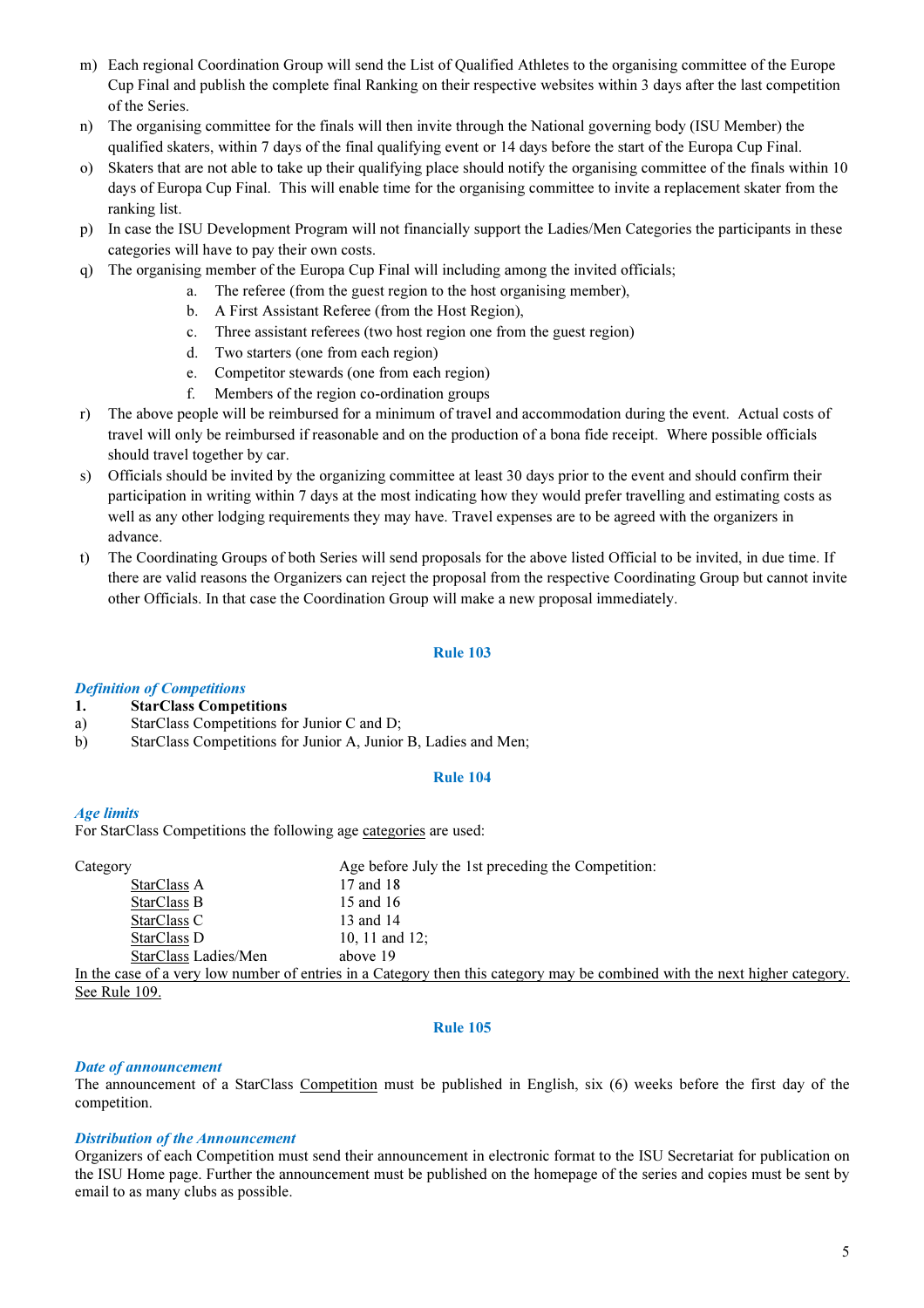#### Contents of announcements

Every announcement of a Competition must include the following general items:

- a) a statement regarding the place where the competition will be held;
- b) a statement regarding the type of the rink (natural or artificial, open air or indoor);
- c) the dates and starting times of the competition;
- d) a confirmation of the time when the Competitors must be present on site
- e) Name and telephone, or other contact data, to whom Competitors can report their due arrival
- f) the date of closing of entries;
- g) the character of the prizes.
- h) a statement regarding the track, which latter must be in accordance with ISU Rule 280; also the ice surface and the type of barriers surrounding the ice;
- i) the maximum number of Skaters;
- j) a statement regarding the type of race in accordance with ISU Rule 294 and 295;
- k) StarClass Logo, Danubia Logo
- l) summary of data required for seeding purposes
- m) Any financial requirements imposed by the Organizing Committee for making on-site arrangements.

# Rule 107

# **Entries**

Entries must include:

- a) the title of the competition;
- b) the name of the Club and ISU Member making the entry;
- c) the number of athletes in each category
- d) the number of coaches and team leaders

#### **Procedures**

- a) For StarClass Competition all entries must be made through www.ShorttrackOnline.info.
- b) Other Entries can be made by the Club, or the Member to which the club is affiliated, and must be forwarded by letter, fax or electronic mail to the body or person and within the time limit (closing date) designated in the Announcement for the competition. Entries by fax or email must be confirmed by a letter sent out simultaneously to the Organizers.
- c) In principle entries can only be made by the Member of the International Skating Union. With the approval of the respective Member the Clubs belonging to this Member may be active in this matter and take care of the actual administrative process to make the entries.
- d) For StarClass Competitions the athletes will always participate under the name of their club. Athletes entered as Members of a National Team will be recorded with the text '(NT)' behind their family name to confirm their status as National Team members.
- e) The entry must fulfill all requirements of the ISU Regulations (insurance, etc.)

#### **Entries**

The number of competitors, substitutes, coaches and team leaders shall be entered at least 30 days before the first day of the competition. The number of other personnel traveling with the team shall also be communicated separately at least 30 days before the competition.

# Final entries

Final entries shall be communicated to the organizing committee at the latest on the fifth (5) day before the first day of the competition and must contain;

- a) the given name (first) and surname of the competitor;
- b) date of birth of each competitor;
- c) data requested for seeding purposes;
- d) the International Registration Numbers (UPID)
- e) the date and time of arrival and departure of competitors and those accompanying them;
- f) a financial statement by the respective Club/ISU Member that all costs occurred will be covered.

#### **Presence**

Competitors must be present at the site of the competition two (2) hours before the starting time as published in the announcement, or the Organizing Committee must confirm their arrival in the city of the competition; Competitors who fail to report in due time will be excluded from participation

# Checking of entries

Organizers must consult with the respective Coordination Group to determine the eligibility of entered athletes to participate in each category.

A copy of the Entry including the name of the skater, club, date of birth, and if applicable qualifying time, distance, date and which competition it was achieved at, must be sent by email to iangooch@btinternet.com for StarClass Competitions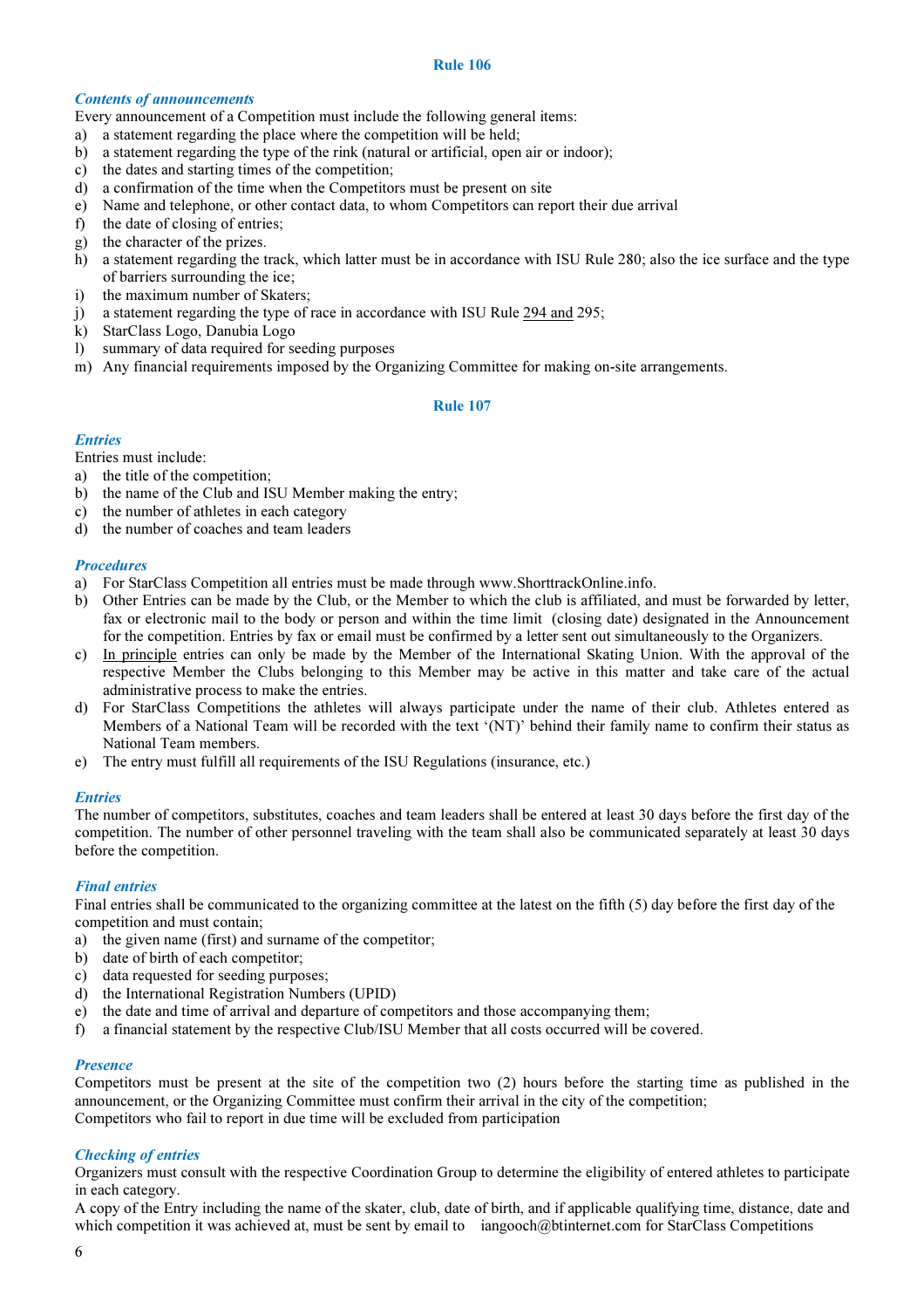# Post entries

- a) All entries arriving after midnight (local time at the site of the competition) on the day for the closing of entries are post entries;
- b) In case of exceptional circumstances a post entry may be accepted at the discretion of the Organizer;
- c) Post entries may be accepted only up to the time when the starting order is drawn.

#### Rule 108

# Entrance Fees

- a) An Entrance Fee of 10 euro for StarClass Competitions must be paid to the Organizers for each accredited person, e.g. for every athlete and for every coach/team leader. if there is more than one coach and one teamleader.
- b) If accepted by the Organizers the equivalent amounts may also be payed in other currencies.
- c) For entries with more than 10 skaters the payment must be in advance.
- d) A confirmation of the entry and the payment will be sent immediately by the organizers.

#### Rule 109

# Validity of events

A competition in a category will take place if at least  $six(6)$  competitors have been entered and if four(4) of them appear at the start.

If the competition does not take place in a category due to an insufficient number of competitors then the competitors concerned are allowed to start in the next category of older competitors.

If the competition in the oldest category cannot take place due to an insufficient number of competitors then the competitors are allowed to start with the next younger category.

If two or more categories are racing together then the awards in the respective Competition will be given as if it was one (1) category. For the StarClass Classification and the Qualifying Ranking List in the StarClass Series the athletes in each of the combined categories will be awarded points per category.

#### Rule 110

#### On site Medical services

- a) emergency medical personnel and an appropriately trained medical doctor must be present at the rinkside during all scheduled practice sessions and competitions.
- b) An ambulance must be accessible within five (5) minutes for the treatment of ill or injured Skaters. If the response time is more than five (5) minutes, an ambulance must be on site; In this respect an ambulance is a car which has lifesaving equipment and is suitable for the transport of injured people.
- c) The Medical Staff must have equipment to deal with Cut Resistant Uniforms.
- d) A medical room must be close to the ice surface and accessible by ambulance for the treatment of ill or injured Skaters. The medical room and/or the ambulance must have the equipment to treat and stabilize cardiovascular collapse, respiratory compromise, lacerations (minor and major), extremity, spinal and head trauma.
- e) The Chief Medical Officer is responsible for prearranging liaison with the clinics, hospitals, and appropriate specialist for the care of competitors during competition.
- f) The Organizers shall provide without charge emergency medical services for all participants at competition and practice.

# Medical Insurance

It is the sole obligation of each Member participating in these International Competitions, to provide medical and accident insurance for their athletes, officials and all other members of the ISU Member's team. Such insurance must assure full medical attendance and also the return of the ill or injured person to the home country by air transport or by other expeditious. It is an internal matter of each ISU Member to decide the issue who shall pay the premium for such insurance.

# Responsibility

The Organizing Committee, the Member to which the Organizing Committee is affiliated and the ISU assume no responsibility for or liability with respect to bodily or personal injury or property damage incurred in connection with the Competition.

#### Rule 111

# **Officials**

The Organizing Committee, or its respective ISU Member, is entitled to appoint the Officials.

The Coordinating Group will send proposals for the Officials to be invited, in due time.

The advice will be so that not always the same Officials are invited and that young Officials on the International List can get good experience at international level. In this matter the Coordination Group works closely together with the ISU Technical Committee.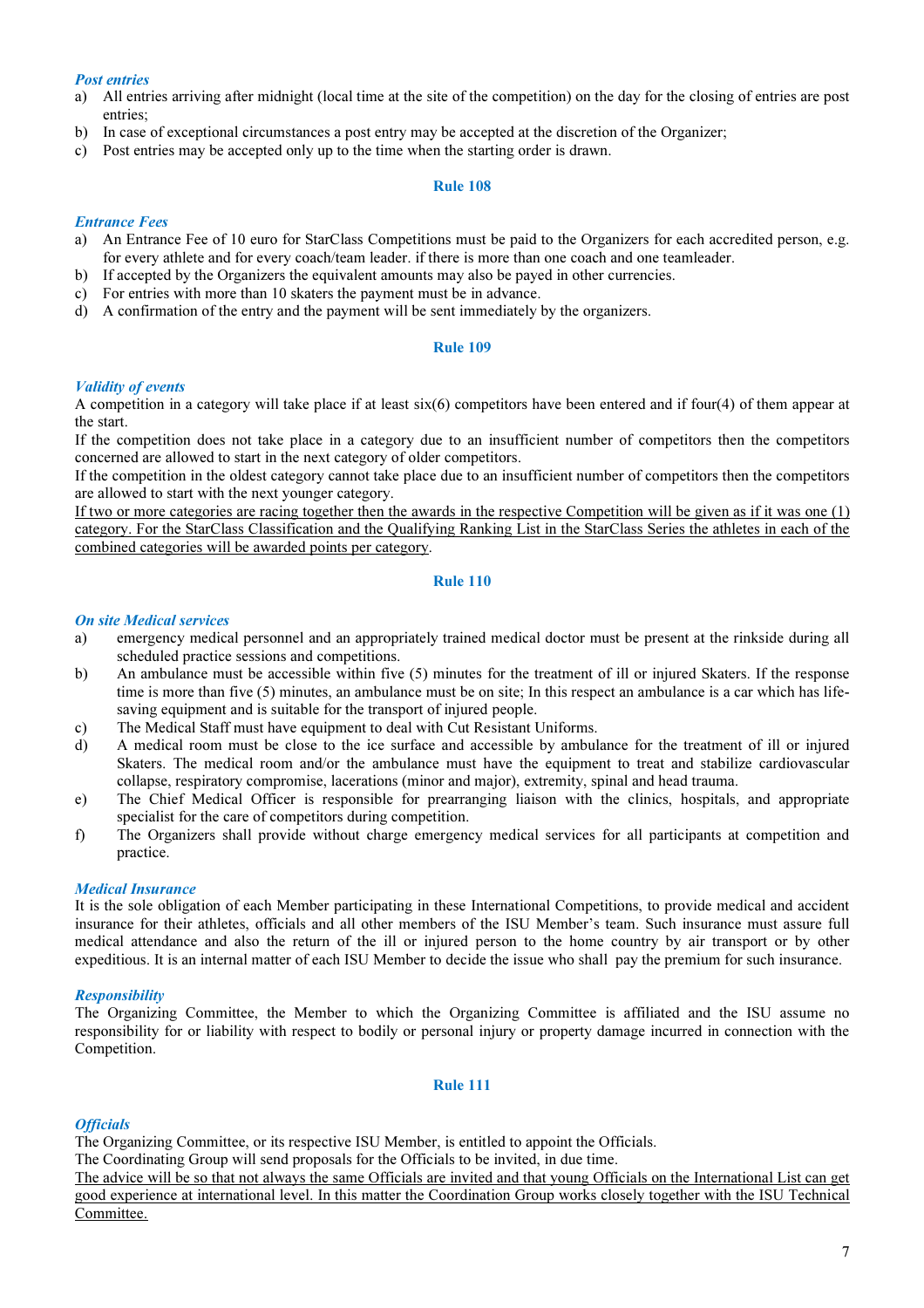If there are valid reasons the Organizers can reject the proposal from the respective Coordinating Group but cannot invite other Officials. In that case the Coordination Group will make a new proposal immediately.

Restrictions applying to appointed Officials: All Officials must be eligible persons.

# Qualifications of Officials

- a) All Officials must be on the ISU List of Officials for international Competitions or on the ISU List for Championships.
- b) At least 3 Officials in the functions Referees, Starter or Competitors Steward must be on the respective List for Championships Officials
- c) At least 1 Referee and any one other major official must be of foreign nationality.

#### STARCLASS COMPETITIONS

#### Rule 201

#### Designation of StarClass Competitions

In order to be designated as a StarClass Competition the organizers must agree that the respective international competition will be held in accordance with these agreements, made by Western European Members of the ISU on the occasion of their Annual Planning Meeting.

For StarClass Competitions the organizers must provide sufficient ice team over 3 days. Between the start and the finish of the competition no other activities should be scheduled on the ice. In other words the ice must be available from early Friday afternoon until late Sunday morning.

The organizers of the international competitions, designated as StarClass Competitions, must have proven experience and their Competitions must have been held for a number of years and/or have been proposed by the Coordination Group.

During the Annual Planning Meeting these competitions are designated.

Organizers of international Competitions can apply to have their competition designated as 'StarClass' Competition.

Once a Star Class Competition has been allotted the respective ISU Member must communicate the competition as international Competition to the ISU General Director (see ISU Regulations Rule 104).

# **Organization**

The Organizers of StarClass Competitions are expected to do their utmost to prepare a high level Competition. In this respect it is expected that :-

- In due time before the Competition a good Press Release is distributed to Local Press and Media
- The Competition uses the StarClass Logo
- That some form of sponsoring is obtained
- The Results are sent to the Press on each day of the Competition
- An Awards Ceremony is held according to ISU Procedures only for the places  $1 2 3$  of the Competition Overall Classification.
- Skaters should be on the platform in the Official dress of club or country (warm-up uniform), and not in jeans!
- An Information booklet is available for spectators.
- Information is being sent to Local Schools duly before the Competition
- At least one protocol for each participating club is made available.
- The results are published on the Internet
- Opening Ceremony is held with the national anthem of organizers.
- The ice-rink should be exclusively dedicated to the StarClass competition from Friday 9 a.m. to Sunday 3 p.m.. No other event should be scheduled during the week-end (no hockey, public sessions, etc) to allow for equipment to be left safely overnight.
- Track stewards must be experienced skaters, must wear helmet covers and be dressed appropriately. They should know the essential requirements for a Short Track competition and for good ice preservation.
- Board padding must be of high quality for the safety of the skaters. Pads must be fastened to one another and tied to the boards.
- Essential food and drinks must be provided for free to the skaters.
- Organizing committees whose venues are located far from airports, railways, motorways, must provide transport from a convenient location, easy to reach by all teams, at a very reasonable cost.

#### Coordination Group

In order to coordinate the activities of the Organizers of 'StarClass' Competitions and to decide on unforeseen matters arising in between European Annual Planning Meetings, a Coordination Group is appointed annually at the European Annual Planning Meeting. This group is responsible to coordinate the 'StarClass' series of competitions, to monitor and decide upon the entries in liaison with the organizers, they also adjudicate over any questions or queries that may arise. Further a group, consisting of representatives of West and East Europe will observe and guide the Qualifying and Invitation process for the final.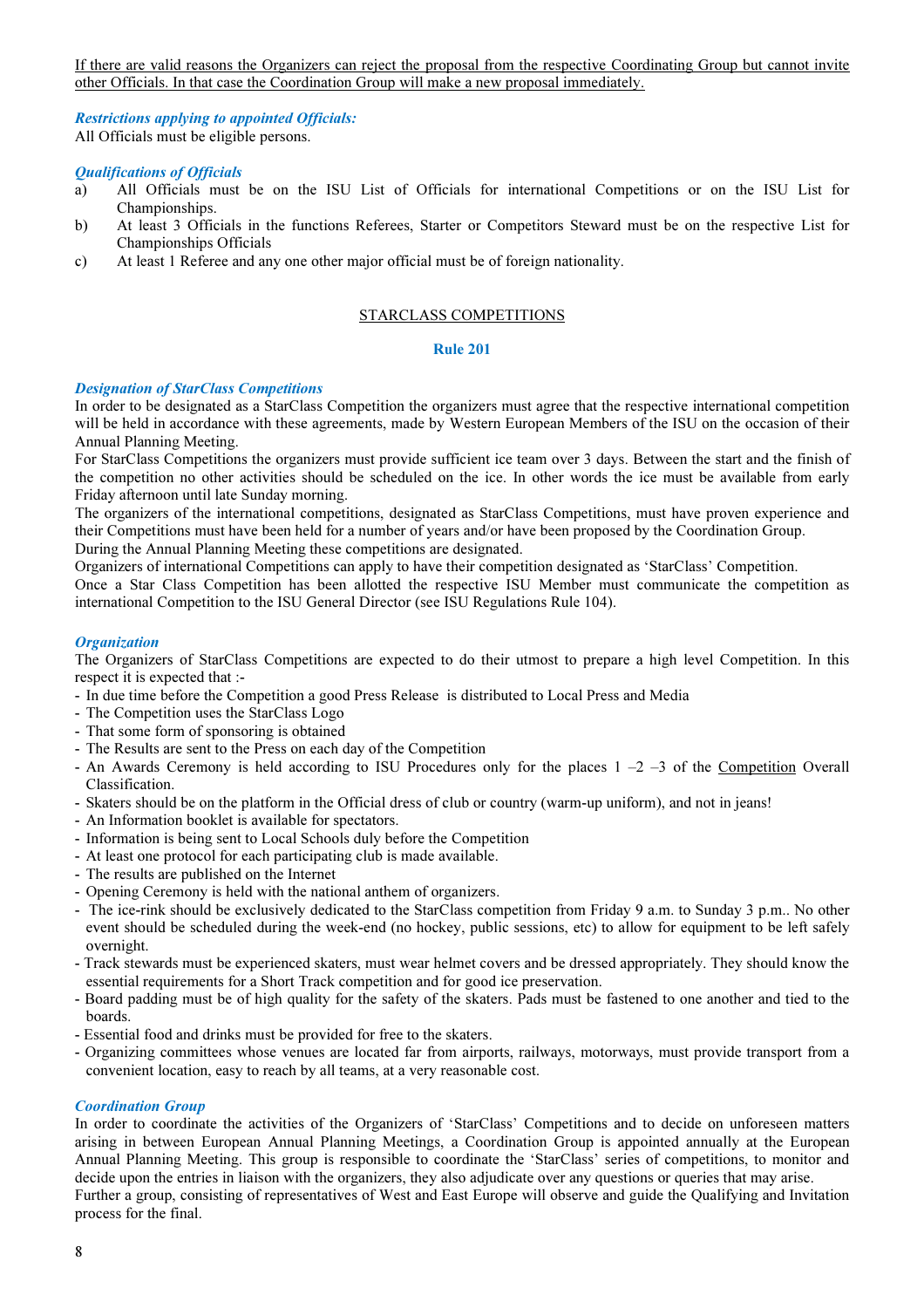#### **Communication**

Each Organizer of a 'StarClass' Competition will designate a liaison person who will be the first contact for the Coordination Group. Similarly each Member may also designate a liaison person. All Communication will preferably take place by email.

#### Applications for StarClass Competitions

Applications for Competitions must be made to the Coordination Group in due time for the annual planning Meeting, accompanied by a statement of the suggested dates and place.

#### Rule 202

# StarClass Competitions

a) The StarClass Competitions are held over the following distances.

|                           | <b>First Distance</b>       | <b>Second Distance</b> | Third Distance |
|---------------------------|-----------------------------|------------------------|----------------|
| StarClass Junior A        | 1500                        | 500                    | 1000           |
| <b>StarClass Junior B</b> | 1500                        | 500                    | 1000           |
| StarClass Junior C        | $1500(1000)$ <sup>*</sup> ) | 500                    | 1000           |
| StarClass Junior D        | 1000(777)<br>$***$ )        | 500                    | 777            |
| StarClass Ladies/Men      | 1500                        | 500                    | 1000           |

\*) for the Category 'StarClass Junior C' the A and B finals shall be over 1500m all other finals/qualifying rounds can be skated over 1000m.

\*\*) for the Category 'StarClass Junior D' the A and B finals shall be over 1000m all others can be skated over 777m All First Distances for all categories will be treated as 'long' distances.

- b) On all distances there may be qualifying rounds depending on the number of entries in which the competitors qualify for the final according to Rule 295, paragraph 2.
- c) All distances must be skated according to the All-Final System.
- d) Based upon the number of competitors entered, the qualifying procedure shall be in accordance with the Qualifying Tables in Rule 401.
- e) The Competitions are held over three (3) days;

F 1000 Jun C up to gr.C F 1500 Jun C gr.B+A 500 Jun C

f) For StarClass Competitions with Junior C and Junior D the program will be:

| Day 1     |     |            |              |           | Day 2 |            | Day 3        |            |            |
|-----------|-----|------------|--------------|-----------|-------|------------|--------------|------------|------------|
| Iн.       | 777 | Jun D      |              | QF        |       | 500 Jun D  | QF           | 777 Jun D  |            |
| <b>SF</b> |     | 777 Jun D  | up to $gr.B$ | <b>SF</b> |       | 500 Jun D  | QF           | 1000 Jun C |            |
| <b>SF</b> |     | 1000 Jun D | gr.A         | E         |       | 500 Jun D  | <b>SF</b>    | 777 Jun D  |            |
| IF.       |     | 777 Jun D  | up to gr.C   | H         |       | 777 Jun D  | <b>SF</b>    | 1000 Jun C |            |
| l F       |     | 1000 Jun D | $gr.B+A$     | QF        |       | 500 Jun C  | $\mathsf{F}$ | 777 Jun D  | up to gr.C |
| H.        |     | 500 Jun D  |              | <b>SF</b> |       | 500 Jun C  | F            | 1000 Jun C | up to gr.C |
| Iн        |     | 1000 Jun C |              | E         |       | 500 Jun C  | F            | 777 Jun D  | $Gr.B+A$   |
| <b>SF</b> |     | 1000 Jun C | up to $gr.B$ | H         |       | 1000 Jun C | E            | 1000 Jun C | $Gr.B+A$   |
| <b>SF</b> |     | 1500 Jun C | gr.A         |           |       |            |              |            |            |

For StarClass Competitions with Junior A, B, Ladies and Men the program will be:

| Day 1     |              | Day 2     |      |             | Day 3       |              |
|-----------|--------------|-----------|------|-------------|-------------|--------------|
| H.        | 1500 Jun B   | QF        |      | 500 Jun B   | QF          | 1000 Jun B   |
| <b>SF</b> | 1500 Jun B   | <b>SF</b> |      | 500 Jun B   | QF          | 1000 Jun A   |
| F         | 1500 Jun B   | F         |      | 500 Jun B   | QF          | 1000 Lad/Men |
| н         | 500 Jun B    | H         |      | 1000 Jun B  | <b>SF</b>   | 1000 Jun B   |
| H         | 1500 Jun A   | QF        |      | 500 Jun A   | <b>SF</b>   | 1000 Jun A   |
| н         | 1500 Lad/Men | QF        |      | 500 Lad/Men | <b>SF</b>   | 1000 Lad/Men |
| <b>SF</b> | 1500 Jun A   | <b>SF</b> |      | 500 Jun A   | $\mathsf F$ | 1000 Jun B   |
| <b>SF</b> | 1500 Lad/Men | <b>SF</b> |      | 500 Lad/Men | F           | 1000 Jun A   |
| F         | 1500 Jun A   | F         |      | 500 Jun A   | F           | 1000 Lad/Men |
| F         | 1500 Lad/Men | F         |      | 500 Lad/Men |             |              |
| н         | 500 Jun A    | н         |      | 1000 Jun A  |             |              |
| н         | 500 Lad/Men  | н         | 1000 | Lad/Men     |             |              |

h) The starting times on each day may be determined by the organizing committee. Each day's program can be divided in two parts. Semi-finals and finals must be in one part and not separate. When each part (session) starts it will be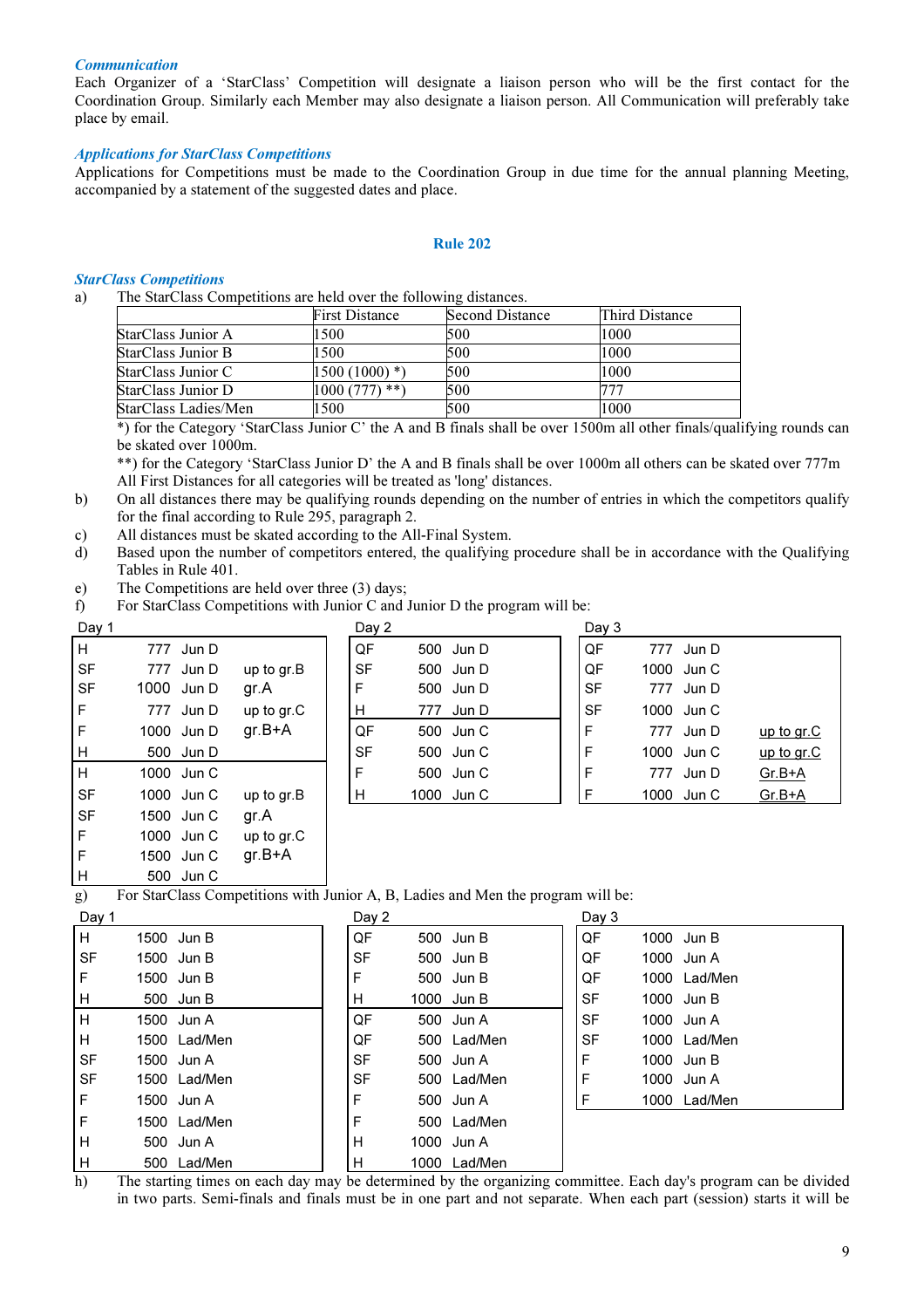held without any intermission or breaks other than to resurface the ice or give the athletes the rest time according to Rule 295, paragraph 2.

i) Relays Races may be added to the program and must have a demonstrational character. No awards may be given for these Races. Teams may be mixed, boys and girls, and formed from all categories.

#### **Qualification**

Skaters may be entered who have attained any one of the Qualifying Times in a Mass Start Competition. (Listed on a Members Calendar, ISU International Calendar and ISU events.)

Proof must be supplied by submitting time, date and venue of the Event.

These entries will be checked by the StarClass Coordination Group.

|                           | $500 \text{ m}$ | $777 \text{ m}$ | $1000 \text{ m}$ |
|---------------------------|-----------------|-----------------|------------------|
| StarClass Ladies Junior D | 00:57:00        | 01:29:00        |                  |
| StarClass Ladies Junior C | 00:54:00        |                 | 01:51:00         |
| StarClass Ladies Junior B | 00:52:00        |                 | 01:48:00         |
| StarClass Ladies Junior A | 00:51:00        |                 | 01:47:00         |
| <b>StarClass Ladies</b>   | 00:51:00        |                 | 01:47:00         |
| StarClass Men Junior D    | 00:56:00        | 01:26:00        |                  |
| StarClass Men Junior C    | 00:51:00        |                 | 01:46:00         |
| StarClass Men Junior B    | 00:50:00        |                 | 01:45:00         |
| StarClass Men Junior A    | 00:49:00        |                 | 01:43:00         |
| StarClass Men             | 00:49:00        |                 | 01:43:00         |

Only times skated within the current or the preceding season will be accepted as qualifying times.

#### StarClass Classification

Each StarClass Competition is concluded with a Competition Overall Classification. On the basis of this Competition Overall Classification the participants are awarded points for the Qualifying Ranking List and the StarClass Classification. These points and all related procedures to determine the Classifications are equal to the points and procedures for World Cup competitions. See the respective ISU Communication. Skaters that were entered but did not start will not receive any points.

The StarClass Classification will be calculated following the principles of the World Cup Series with the addititon that all results will count. After the last StarClass Competition of the season prizes will be awarded for this classification.

To determine the Qualification into the Europe Cup Final a separate Qualification Ranking List is calculated following the principles of the World Cup Series. Only skaters that have participated in a minimum of 50% of their region's qualifying events (Danubia Open Series or Star Class series) will be in the Qualification Ranking List. If this minimum number of competitions is an odd number, then the minimum number will be rounded off to the nearest higher number.

#### Rule 203

#### **Expenses**

a) For StarClass Competitions the costs of Board and Lodging are the responsibility of the participants.

b) Organizers are required to announce various possibilities for board and lodging close to the competition site. The costs of Board and Lodging should not exceed the amount of 50 euro per person per night. Should the official hotel not be within walking distance of the rink or easy to reach by public transport, the organizers must provide shuttle buses between the hotel and the rink.

c) For StarClass Competitions the organizing Club, or the Member to which it is affiliated, may provide or pay the expenses for travel, room and meals of all competitors and as many officials of those Members invited to participate as it desires to invite, but is not required to do so.

d) Organizers must check IF the ambulance service to the closest hospital has a cost, in which case this should be indicated in the announcement

#### ALL FINALS SYSTEM

#### Rule 301

All Finals System

The 'All Finals System' is a Qualification Process through which all participants qualify from their first preliminary round up to a Final.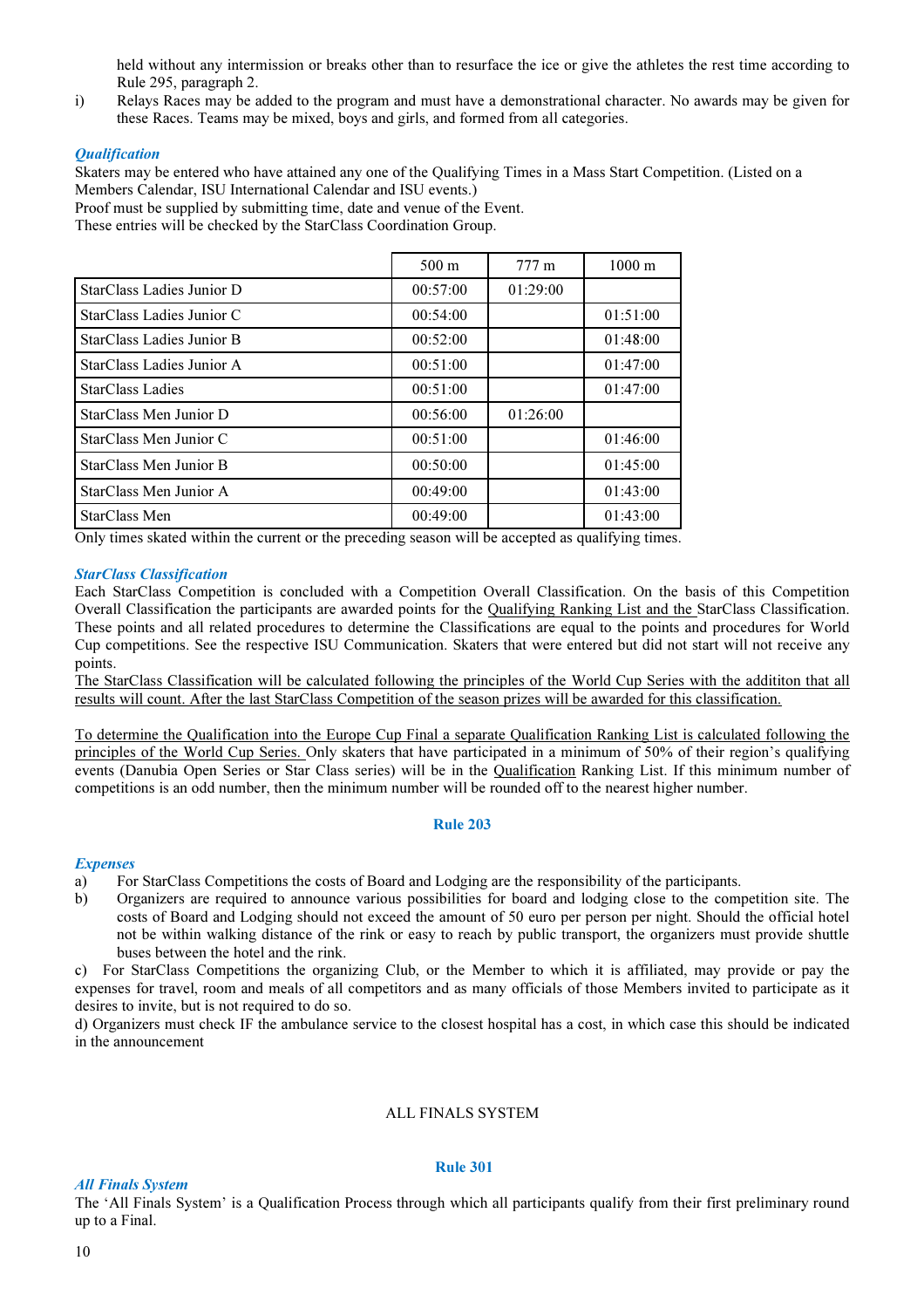During each qualifying round, except the first qualifying round, there are different groups in which the athletes participate. The group with the highest ranked skaters is called Group A. All other groups are subsequently called B, C, D, etc.

The lower rank groups will always skate first.

After each Qualifying Round/Group a part of the participants qualify for the corresponding high group in the next round and the remaining participate for a lower group.

Depending on the qualifying schedule the next group for which one has qualified might not be a part of the next qualifying round. In that case the respective athletes move directly to the next qualifying round.

If there are 2 skaters to qualify for the lowest Final then this Final will be skated as normal. If there is 1 skater to qualify for the lowest final then this final will not be skated but the respective Ranking will be awarded.

# Number of Skaters per Race

The maximum number of skaters in quarter finals, semi-finals and finals is limited for each category following the principles of I.S.U. Rule 282, paragraph 2 for the Top Level Races of the All Finals System only. In all other Races the Number of Skaters may be higher depending on the number of Entries.

| Distance | Round     | Jun A | Jun B | Jun C | Jun D | Star | Lad/Men        |
|----------|-----------|-------|-------|-------|-------|------|----------------|
| 500      | Fin       | 4     |       | 4     | 4     |      |                |
| 500      | <b>SF</b> | 4     | 4     | 4     | 4     | 4    | $\overline{4}$ |
| 500      | QF        | 4     |       | 4     | 4     | 4    | 4              |
| 777      | Fin       |       |       |       | 4     |      |                |
| 777      | SF        |       |       |       | 4     |      |                |
| 1000     | Fin       |       |       | 4     | 6     | 4    | 4              |
| 1000     | SF        | 4     |       | 4     | 6     | 4    | $\overline{4}$ |
| 1500     | Fin       | 6     | -6    | 6     |       | 6    | 6              |
| 1500     | SF        | 6     | 6     | 6     |       | 6    | 6              |

# Conditions of contest

- a) Final Points will be awarded in the Finals A and B only. The points 34, 21, 13, 8, 5, 3, 2 and 1 are awarded in descending order commencing with the first place in Final A and after all places in Final A have been awarded, the remaining points will be awarded to the Final B in descending order starting with the first place.
- b) In the case of a penalty in the Final A, the Skater(s) concerned will be awarded a number of points equal to the winner of the Final B.
- c) In the case of a penalty in the Final B, the Skater(s) concerned will not be awarded any points.
- d) Skater(s) who are declared finished by the Referee will be assigned the corresponding number of points.
- e) No points will be awarded to Skater(s) who did not start, failed to finish, received a yellow card or received a red card.
- f) In the case of a tie, all Skaters involved in a tie will receive the points awarded for that finish position (e.g. tie on 2nd both Skaters will receive 21 pts). If two Skaters are involved in a tie, the points for the following finish place will not be awarded, in the case of three Skaters involved, the following 2 finish places will not be awarded.
- g) For each of the distances a classification will be made according to Rule 295, paragraph 6 and 7.
- h) The final classification will be made according to Rule 295, paragraph 8;

# Winner(s)

The overall winner is the Skater having attained the highest rank according to Rule 295, paragraph 8, at the conclusion of the Competition;

# Seeding Procedure

For the first round of the first distance the participants with a ranking in the StarClass Classifications will be seeded first according to this ranking. Then the skaters will be seeded on the basis of the personal best time supplied with the Final Entries.

For Juniors A,B,C and D categories the first round of the first distance the participants will be seeded on the best 500m supplied with the final entries.

For all other qualifying rounds the Seeding Procedure for the Top Level Races of the All Finals System shall be in accordance with I.S.U. Rule 296. The Competitors Steward will make up the races of the Lower Level Races of the All Final System as much as possible in conformity with I.S.U. Rule 296.

# Distance Classification

For each of the distances a classification will be made in which the participants are ranked: - by group/block; - by position - by best time.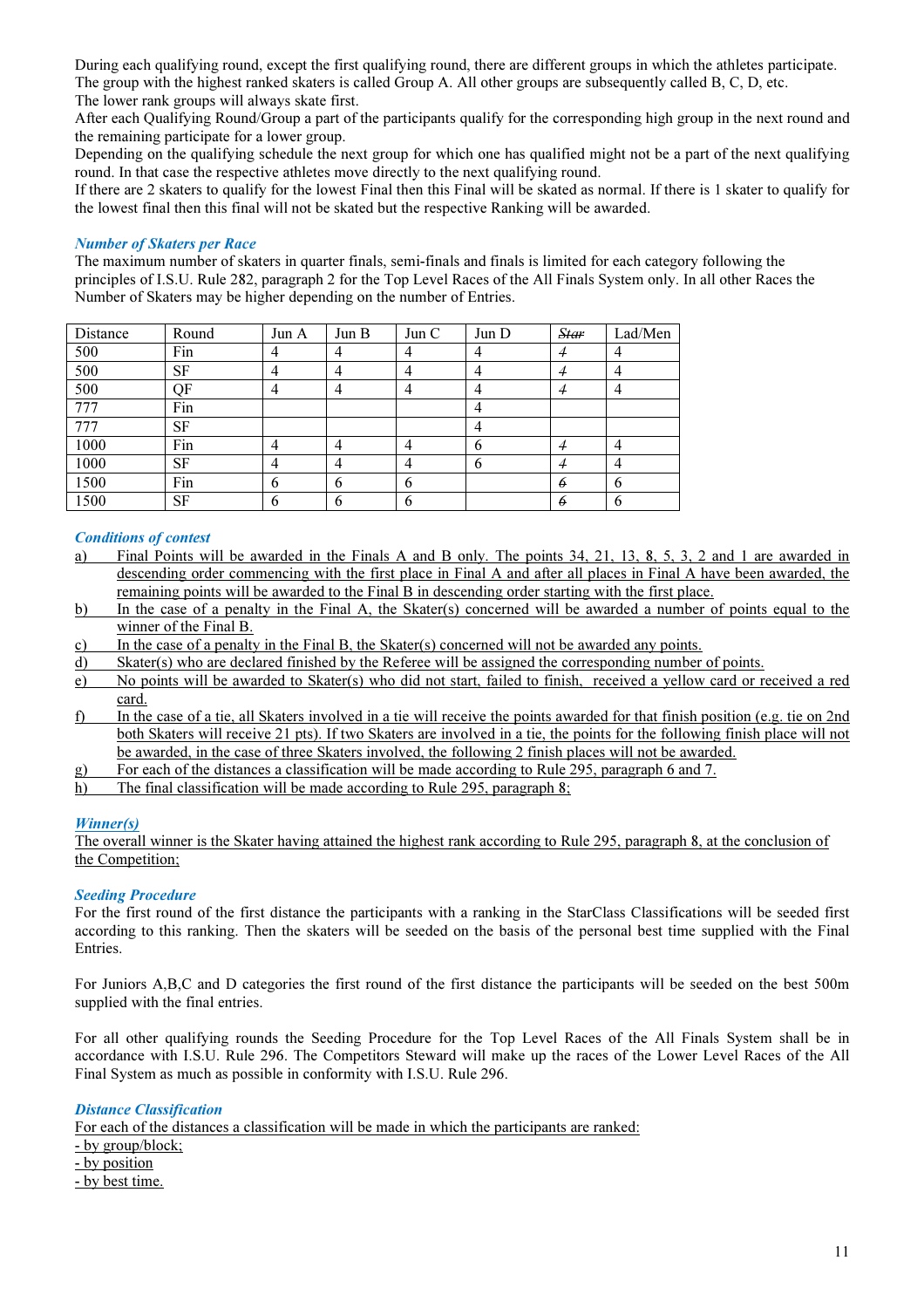Group/block : on a distance, skated as an All Finals System, the Group is the Final in which the skater finishes. If the skater is exlcuded from a final, or any other preceeding round, then he is ranked accordingly. This means a penalty amongst the best 16 on a distance (Quarter Final) results in a rank on place  $# 16$ .

Group/block : On a distance skated with elimination (Knock Out System) the group is the Qualifying round that the skater skates last, i.e. Finalists, Semi-Finalists, Quarter-Finalists, etc.

Position : first the position (finish place) within the respective group decides the ranking. In the case of a tie the position (finish place) within subsequent previous qualifying rounds determines the ranking.

Best Time : if the results by group and by position result in a tie, then the best time in any race over the distance decides the ranking.

# Overall Classification

a) For the Final Classification (and the current overall classification) the Skaters having scored Final Points and having qualified for the Super Final, are ranked first:

- by total number of Final Points;
- by position (finish place) on the Super Final;
- by combined ranking over all Distance Classifications;
- by the highest ranking achieved in one of the distances and subsequent other best rankings;
- by best time over the longest distance on the program.

# QUALIFYING TABLES

#### Rule 401

# Qualifying Tables

The Qualifying Tables issued by the ISU Technical Committee must be applied.

| Junior D             | 500<br>777<br>1000  | Table Short Distance / Standard<br>Table Middle Distance / Standard<br>Table Long Distance / Standard |
|----------------------|---------------------|-------------------------------------------------------------------------------------------------------|
| All other categories | 500<br>1500<br>1000 | Table Short Distance / Standard<br>Table Long Distance / Standard<br>Table Middle Distance / Standard |

In case there is a very low or a very high number of entries the tables 'Soft' or 'Strong' respectively may be used in consultation with the Referee and the Competitors Steward.

# ALL FINALS SYSTEM

#### Rule 501

#### All Finals System Sanctions

In the case of two yellow cards in the same competition the skater will be shown a red card which means exclusion from the Competition. For red cards see the ISU Regulations.

For clarification the following table shows for each possible sanction the consequences depending on the respective round.

|                    | 1st Round                                       | <b>Intermediate Rounds</b>                     | Final                                          |
|--------------------|-------------------------------------------------|------------------------------------------------|------------------------------------------------|
|                    | No results on this distance                     | No results on this distance.                   | No results on this distance.                   |
| Red Card           | No further participation in the<br>competition. | No further participation in the<br>competition | No further participation in the<br>competition |
|                    | No distance ranking                             | No distance ranking                            | No distance ranking                            |
|                    | No overall ranking                              | No overall ranking                             | No overall ranking                             |
|                    | No results on this distance.                    | No results in this race.                       | No results in this race.                       |
| <b>Yellow Card</b> | No further participation on the<br>distance.    | No further participation on the<br>distance.   |                                                |
|                    | No distance ranking                             | No distance ranking.                           | No distance ranking.                           |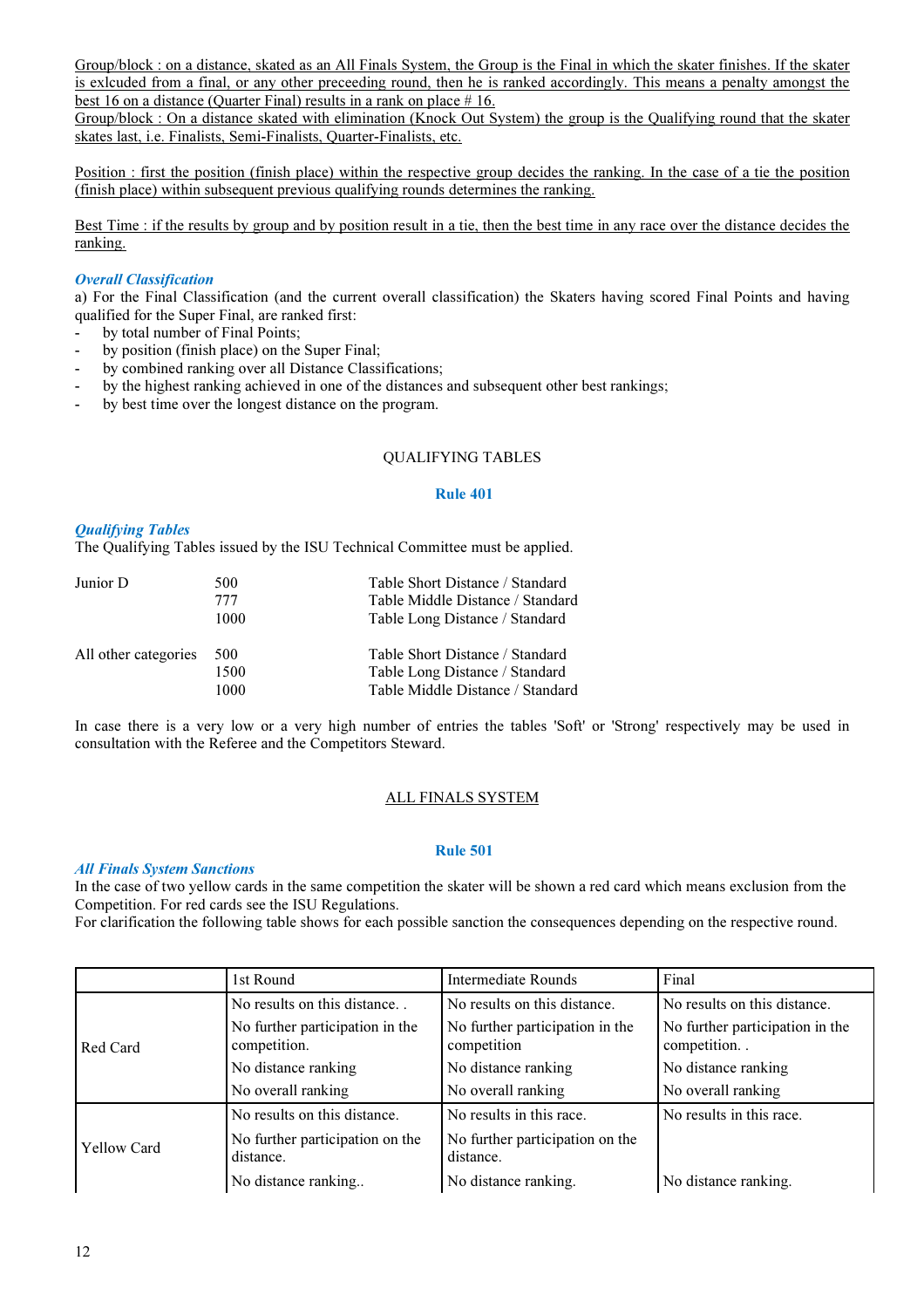|                                    | Overall ranking according to the<br>results, including a virtual rank<br>on this distance                                                                     | Overall ranking according to the<br>results, including a virtual rank<br>on this distance.        | Overall ranking according to the<br>results, including a virtual rank<br>on this distance.        |
|------------------------------------|---------------------------------------------------------------------------------------------------------------------------------------------------------------|---------------------------------------------------------------------------------------------------|---------------------------------------------------------------------------------------------------|
|                                    | No results in this race.                                                                                                                                      | No results in this race.                                                                          | No results in this race.                                                                          |
| Penalty                            |                                                                                                                                                               |                                                                                                   | Distance ranking equal to last<br>place in this group. No medals<br>awarded.                      |
|                                    | No results in this race.                                                                                                                                      | No results in this race.                                                                          | No results in this race.                                                                          |
| <b>DNF</b>                         |                                                                                                                                                               |                                                                                                   | Distance ranking equal to last<br>place in this group. No medals<br>awarded.                      |
|                                    |                                                                                                                                                               | No results in this race.                                                                          | No results in this race.                                                                          |
| <b>DNS</b> with Medical            | Impossible. See Rule 141.<br>Skaters who are not able to<br>physically and mentally compete<br>safely cannot be considered as<br>competitor and are excluded. | No further participation on this<br>and the next distances                                        | No further participation on the<br>next distances                                                 |
| Reason 1st distance *)             |                                                                                                                                                               | Distance ranking will be<br>according to the results so far.                                      | Distance Ranking will be<br>according to the results so far.                                      |
|                                    |                                                                                                                                                               | Overall ranking according to the<br>results, including a virtual rank<br>on the other distances.  | Overall ranking according to the<br>results, including a virtual rank<br>on the other distances.  |
|                                    |                                                                                                                                                               | Reinstatement only with medical<br>certificate                                                    | Reinstatement only with medical<br>certificate                                                    |
|                                    | No results in this race.                                                                                                                                      | No results in this race.                                                                          | No results in this race.                                                                          |
| <b>DNS</b> with Medical            | No further participation on this<br>and the next distance.                                                                                                    | No further participation on this<br>and the next distance.                                        | No further participation on the<br>next distance                                                  |
| Reason 2nd or 3rd<br>distance $*)$ | No distance ranking.                                                                                                                                          | Distance ranking will be<br>according to the results so far.                                      | Distance ranking will be<br>according to the results so far.                                      |
|                                    | Reinstatement only with medical<br>certificate                                                                                                                | Reinstatement only with medical<br>certificate                                                    | Reinstatement only with medical<br>certificate                                                    |
| DNS 1st distance *)                | No results in this race.                                                                                                                                      | No results in this race.                                                                          | No results in this race.                                                                          |
|                                    | Withdrawal from the<br>competition.                                                                                                                           | Withdrawal from the remainder<br>of the competition.                                              | Withdrawal from the remainder<br>of the competition.                                              |
|                                    | No distance rank                                                                                                                                              | Ranking will be according to the<br>results so far.                                               | Ranking will be according to the<br>results so far.                                               |
|                                    | No overall rank                                                                                                                                               | Overall ranking according to the<br>results, including a virtual rank<br>on the other distances.  | Overall ranking according to the<br>results, including a virtual rank<br>on the other distances.  |
|                                    | No results in this race.                                                                                                                                      | No results in this race.                                                                          | No results in this race.                                                                          |
|                                    | Withdrawal from the remainder<br>of the competition.                                                                                                          | Withdrawal from the remainder<br>of the competition.                                              | Withdrawal from the remainder<br>of the competition                                               |
| DNS 2nd or 3rd $*)$<br>distance    | No distance ranking.                                                                                                                                          | Ranking will be according to the<br>results so far.                                               | Ranking will be according to the<br>results so far.                                               |
|                                    | Overall ranking according to the<br>results, including a virtual rank<br>on this distance.                                                                    | Overall ranking according to the<br>results, including a virtual rank<br>on any missing distance. | Overall ranking according to the<br>results, including a virtual rank<br>on any missing distance. |

\* Note 1: In case of a DNS for a non-medical reason, the referee, solely at his discretion, in very exceptional cases may decide that the reason for the DNS is valid (p.e. defective equipment beyond the skater's fault) and that reinstatement is possible.